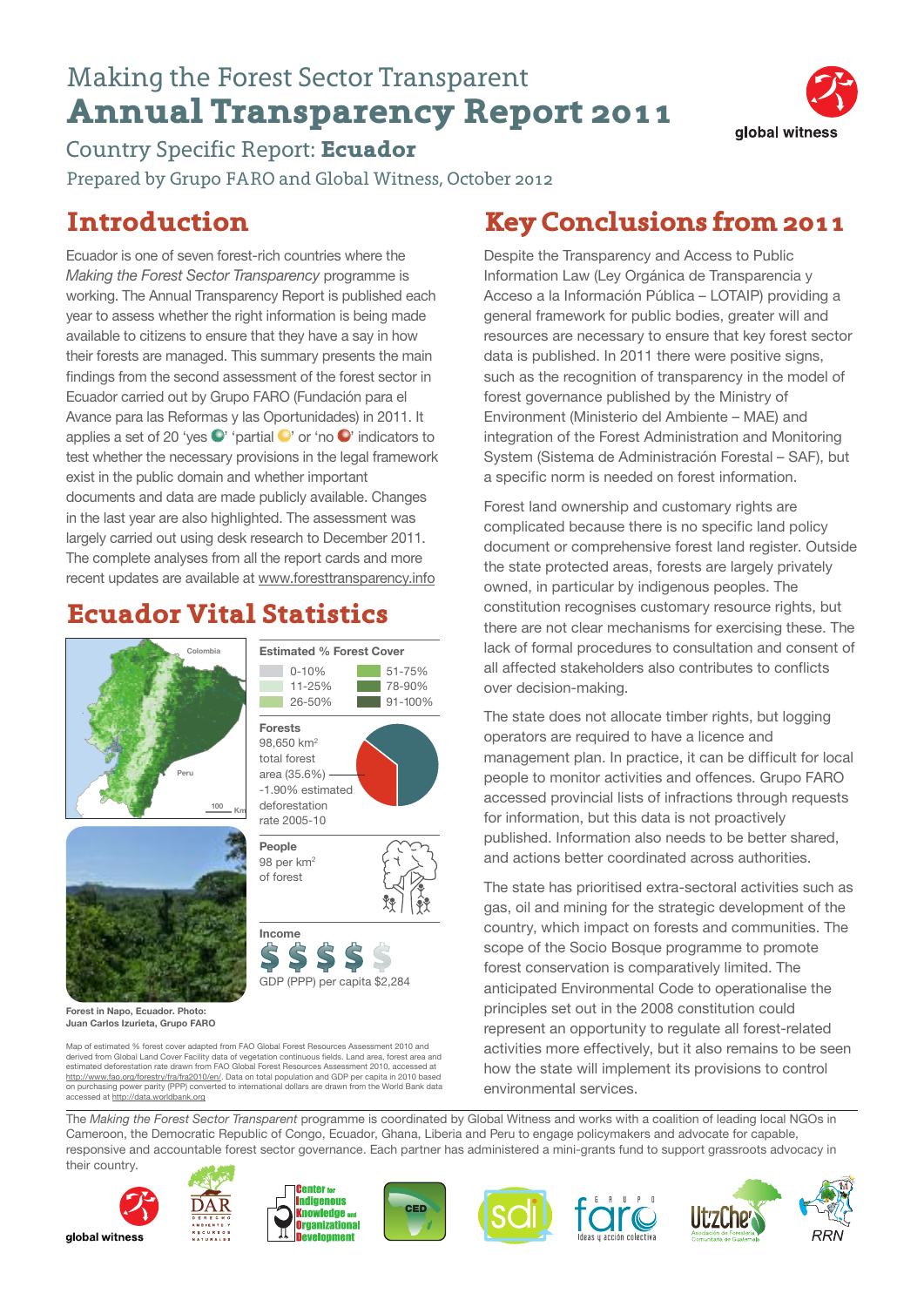### Ecuador Indicators 2011

| Indicator: O Yes O Partial O No O Not applicable<br><b>Change since 2010:</b> $\overline{\mathbb{D}}$ Significantly Improved $\overline{\mathbb{D}}$ Improved $\overline{\mathbb{D}}$ No Change $\overline{\mathbb{D}}$ Worsened $\overline{\mathbb{D}}$ Significantly Worsened |  |  |                                                                                                                                                                                                                                                                                                                                                                             |  |
|---------------------------------------------------------------------------------------------------------------------------------------------------------------------------------------------------------------------------------------------------------------------------------|--|--|-----------------------------------------------------------------------------------------------------------------------------------------------------------------------------------------------------------------------------------------------------------------------------------------------------------------------------------------------------------------------------|--|
| Freedom of Information<br>Legislation                                                                                                                                                                                                                                           |  |  | The Public Ombudsman specified minimum standards of information publication in<br>2011 related to LOTAIP. This legal framework has facilitated access to information, but<br>there is still a lack of political will and public demand to promote more open public<br>bodies.                                                                                               |  |
| National Forest Policy                                                                                                                                                                                                                                                          |  |  | The Strategy for Sustainable Forest Development was designed in 2000 and updated in<br>2004, which orientates forest policy. The Sub-Secretary for Natural Heritage published<br>a document in 2011 which explains and defines the model of forest governance and<br>the MAE is developing a national forest policy.                                                        |  |
| Codified Forest Law and<br><b>Supporting Norms</b>                                                                                                                                                                                                                              |  |  | The forest law and norms are available through the webpage of the MAE, but local<br>people are generally not aware of the regulations. The Forests and Conservation of<br>Natural Areas and Wildlife Law is being updated. The 2008 Constitution set out new<br>principles, which makes an Environmental Code necessary.                                                    |  |
| Signed International<br>Agreements Related to<br><b>Forest Products</b>                                                                                                                                                                                                         |  |  | Ecuador is a signatory of various international agreements related to forests. It pulled<br>out of the negotiations for a trade agreement between Andean countries and the EU,<br>but hopes to negotiate a separate agreement in 2012. It was unclear at the time of the<br>report card whether this would refer to forest products or adopt standards for<br>transparency. |  |
| Provisions for<br>Transparency in Forest<br>Laws and Norms                                                                                                                                                                                                                      |  |  | There are no forest laws or norms that point to transparency; however, the model of<br>forest governance published in 2011 includes commitments to transparency and<br>access to information. The MAE has been improving SAF to generate national<br>information on forest sector activities.                                                                               |  |
| Legal Recognition of<br>Customary Rights in<br>Forest Laws and Norms                                                                                                                                                                                                            |  |  | The 2008 Constitution, as well as the environmental and forest laws, recognises the<br>rights of indigenous peoples and communities over their territories. The laws establish<br>that indigenous peoples have priority in use of community lands and forest products,<br>but the mechanisms for applying these laws are not clear.                                         |  |
| Legally Recognised<br>Procedure for<br>Consultation on New<br><b>Forest Norms</b>                                                                                                                                                                                               |  |  | There is a Citizens' Participation Law and an autonomous Citizens' Participation<br>Council, and the Environmental Management Law sets out principles for<br>participation, but in practice it was difficult to find information on consultation<br>processes in 2011.                                                                                                      |  |
| Legal Recognition of the<br>Right to Free Prior and<br><b>Informed Consent</b>                                                                                                                                                                                                  |  |  | The 2008 Constitution quarantees the right to free prior informed consultation;<br>however it does not require consent and there are no specific mechanisms in the<br>regulations. The implementation of projects in indigenous areas has caused conflicts,<br>and indigenous people have requested that obtaining their consent be made<br>compulsory.                     |  |
| National Land Tenure<br>Policy                                                                                                                                                                                                                                                  |  |  | Various laws and public bodies have had a direct or indirect relationship to forest<br>tenure over the years, but there is no national land policy. The forest law guarantees<br>the right of private ownership. A Land Law was being elaborated in 2011, which has<br>the potential to develop a simpler process of land tenure regularisation.                            |  |
| Forest Ownership and<br>Resource Use Maps                                                                                                                                                                                                                                       |  |  | Maps of the National System of Protected Areas are available and some municipalities<br>also have a land registry that approximates land tenure, however these registers are<br>not very accurate. The MAE has made progress in mapping forest coverage and<br>determining rates of deforestation, but some data was still missing.                                         |  |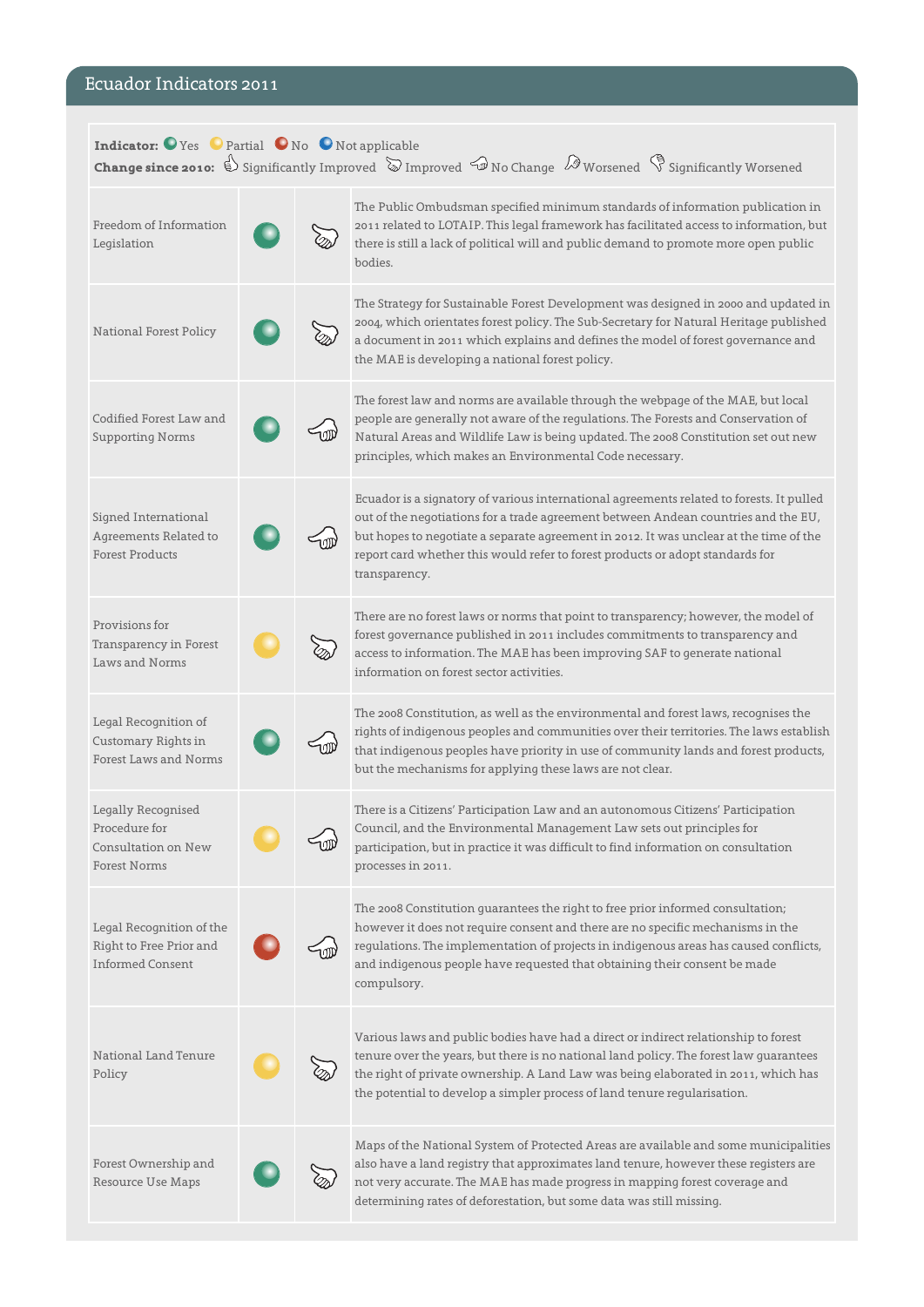### Ecuador Indicators 2011

| Indicator: O Yes O Partial O No O Not applicable<br><b>Change since 2010:</b> $\overline{\mathbb{D}}$ Significantly Improved $\overline{\mathbb{D}}$ Improved $\overline{\mathbb{D}}$ No Change $\overline{\mathbb{D}}$ Worsened $\overline{\mathbb{D}}$ Significantly Worsened |  |  |                                                                                                                                                                                                                                                                                                                                                                                                                      |  |
|---------------------------------------------------------------------------------------------------------------------------------------------------------------------------------------------------------------------------------------------------------------------------------|--|--|----------------------------------------------------------------------------------------------------------------------------------------------------------------------------------------------------------------------------------------------------------------------------------------------------------------------------------------------------------------------------------------------------------------------|--|
| Regulated System of<br>Permits for Commercial<br><b>Logging Operations</b>                                                                                                                                                                                                      |  |  | The majority of forested areas are owned by indigenous peoples or rural<br>landowners, and forestry operations are treated as contracts between private<br>entities, which mean that they should not necessarily be made public. This limits<br>the availability of information on the extent of legal or illegal logging operations<br>and consequent impacts on deforestation.                                     |  |
| Legal Requirement for<br>Consultation before<br>Commercial Logging<br>Allocation                                                                                                                                                                                                |  |  | The allocation of forestry operations originates from the right of the landowner to<br>use, enjoy and dispose of the resources on their property, so there is no requirement<br>that obliges the forest authority to consult other parties prior to the granting of these<br>rights. If the forest is held by a community then it may carry out an internal<br>consultation, but this is not a wider public process. |  |
| <b>Verification Process</b><br>(Due Diligence) on<br>Eliqibility of<br><b>Commercial Operators</b>                                                                                                                                                                              |  |  | A ministerial agreement issued procedures for authorising licences for logging<br>operators, which constitute a due diligence process. To grant a licence, the MAE<br>requires complete applications, management plans, inspection reports and<br>compliance certificates to grant a license. These licences are publicly available<br>on request.                                                                   |  |
| <b>Forest Management</b><br>Plans                                                                                                                                                                                                                                               |  |  | The MAE has developed SAF through which it monitors plans and licences and<br>grants timber transportation guides. This system has improved access to<br>information such as forest management plans made publicly available through<br>information requests.                                                                                                                                                        |  |
| Regulation of<br><b>Environmental Services</b>                                                                                                                                                                                                                                  |  |  | Article 74 of the 2008 Constitution states that "environmental services will not be<br>subject to appropriation; their production, provision, uses and operation shall be<br>regulated by the State". There are on-going discussions on the regulations necessary<br>to implement this article.                                                                                                                      |  |
| Strategic Environmental<br>Assessment                                                                                                                                                                                                                                           |  |  | The National Planning Secretariat assesses the impact of programmes across state<br>institutions, which includes objectives on environmental sustainability. It<br>published a guide to formulating public policies in 2011. Unlike several extractive<br>industries, the forest sector is not identified as a 'strategic sector' by the government,<br>but is often impacted by them.                               |  |
| Independent Forest<br>Monitoring                                                                                                                                                                                                                                                |  |  | There is no organisation contracted in Ecuador to carry out independent<br>monitoring. However, the model of forest governance that the MAE is in the<br>process of implementing recognises the importance of monitoring and evaluation<br>of forest management.                                                                                                                                                     |  |
| Fiscal Systems to<br>Distribute Forestry<br>Royalties or Incentives                                                                                                                                                                                                             |  |  | The Socio Bosque Programme provides financial incentives to rural communities<br>and landowners to conserve their forests. Information on the amounts funded and<br>distributed under this programme is publicly available from its website.                                                                                                                                                                         |  |
| Information on Forest<br>Law Infractions                                                                                                                                                                                                                                        |  |  | Through an information request at a provincial level, a list of forest law offenders<br>could be obtained. This information should be made available on the MAE<br>website to support enforcement. Lack of information sharing between<br>institutions also means that on occasion the actual offenders can bid in auctions<br>of confiscated material.                                                              |  |
| <b>Annual Forest</b><br>Authority Report                                                                                                                                                                                                                                        |  |  | The Transparency and Access to Public Information Law specifies that public bodies<br>must present accountability mechanisms and deliver annual reports on their<br>compliance with the law. The MAE publishes an annual report of activities, and<br>reports are also published from SAF.                                                                                                                           |  |